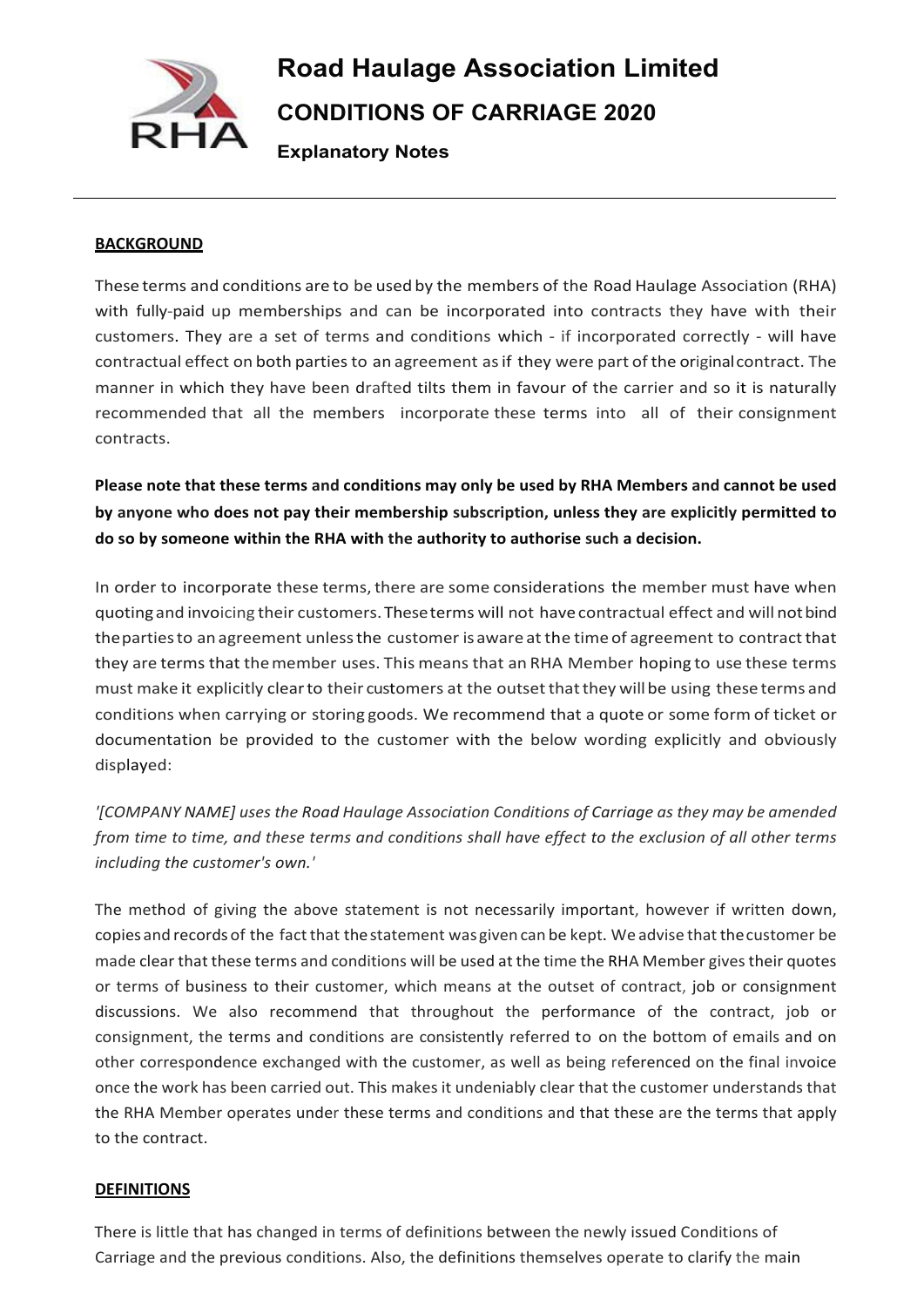body of the terms. Each word sits next to its definition. There are, however, two new terms introduced and defined which were not present before:

*'Demurrage'* ‐ these are extra costs which the RHA Member may wish to charge as a consequence of the detention of a vehicle or other object they own. As they are extra costs, it is important that the fact that the RHA Member hasthe right to charge them is written in black and white. The customer must be aware of financial consequences in contracts in order for the RHA Member to be able to rely on the legally binding nature of an agreement when charging. Thus, this definition has been included in these terms and conditions in order to make clear what exactly demurrage is and that the member has the right to charge.

*'Force Majeure Event'* ‐ whilst referenced now under the 'Definitions' section the explicit definition is outlined in the newly introduced clause 9(c). The effect of these new definitions and clauses is that an RHA Member using these terms and conditions cannot be found liable for an act of God, riots, civil commotion and a variety of other events that the member cannot reasonably be said to have anticipated at the time the contract was entered into.

# **PARTIES AND SUB‐CONTRACTING**

There has been minimal addition to this section. The amendment to clause 2(2) including an additional sentence makes it explicitly clear that the RHA Member or carrier under these terms has the right to assign and delegate (among other actions) their obligations and rights under the contract between the member and their customer to a third-party. Essentially, this makes clear that in certain circumstances, whilst the customer may be contracting with the RHA Member, it may be another individual (i.e. a subcontractor) carrying out the work under these terms and conditions.

# **DANGEROUS GOODS**

Where the carriage of dangerous goods is concerned, the carrier's safety and the safety of other members of the public and road users is a top priority. In order to ensure that these are maintained, it is vital that the RHA Member is informed that they will be carrying dangerous goods and that they have the right to rescind the contract if this is not disclosed to them explicitly in writing.

In furtherance of the above, the customer also agrees where the goods are dangerous, and this is communicated to the member, to categorise and mark at their own expense those goods.

# **LOADING AND UNLOADING**

In the business of road transport, it is important to know where your risks start and end. Under these terms and conditions, the default position is that the customer is responsible for loading the goods that they wish to be moved onto the vehicle of the RHA Member, or another consignor instructed by the RHA Member. The consignee is responsible for the unloading of those goods from that vehicle.

Under these terms, the RHA Member or carrier is excluded from being found liable for loss or damage done to goods that arise from the loading onto or unloading off the vehicle or from overloading the vehicle. Further to this, the customer indemnifies the carrier under these terms against any loss, damage, death or injury that might arise during loading and/or unloading. Whilst this is the default position, we acknowledge that in a lot of cases it may be the carrier who is actually responsible for loading and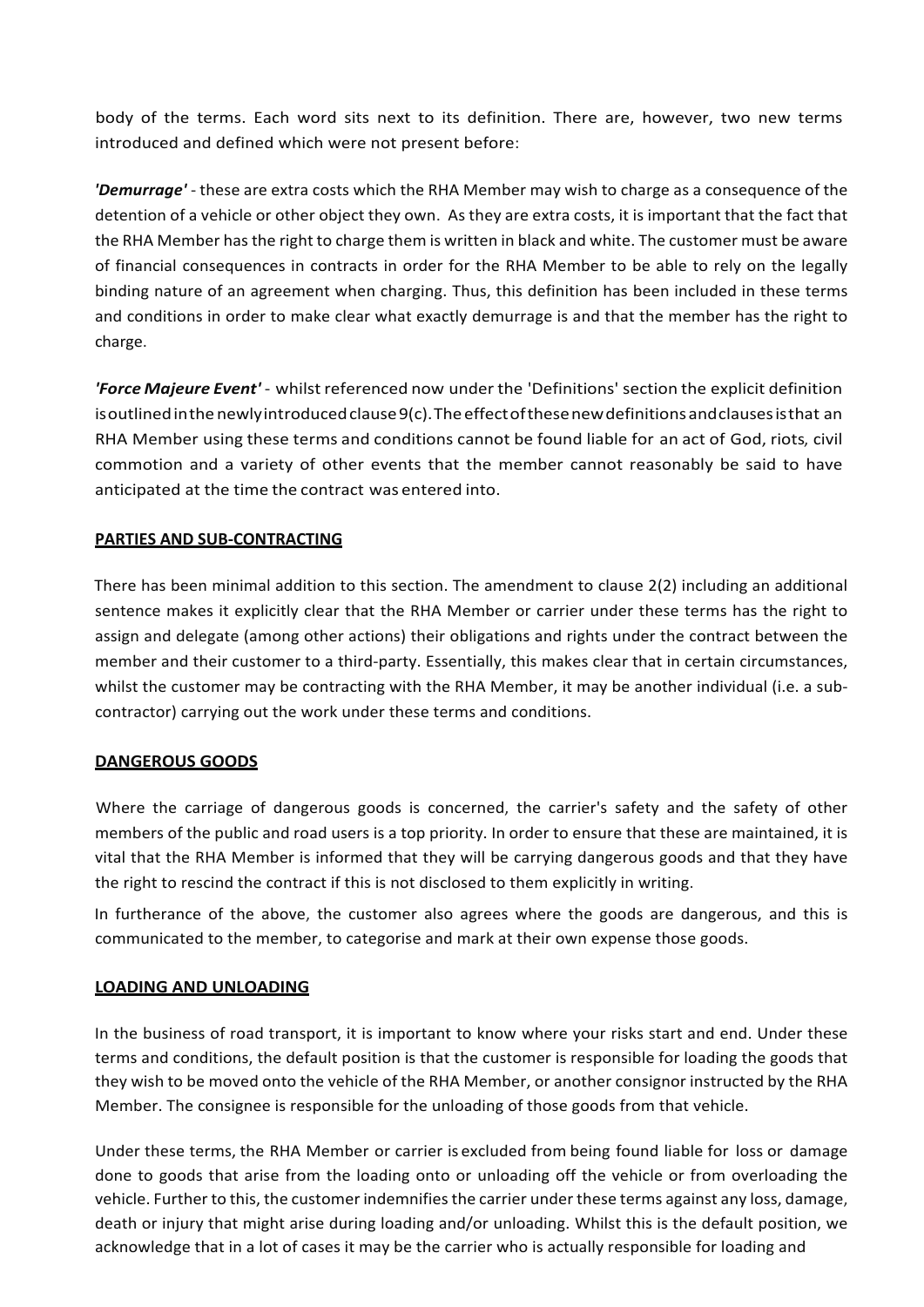unloading, and this is fine provided it is agreed separately in writing, i.e. in the original quote or order acceptance.

In respect of the actual loading onto the vehicle, the customer is required to ensure that any necessary equipment to be used for such activities is in functional condition and the customer further indemnifies the carrier who in most cases will be the RHA Member against loss, damage or death that might come about due to faulty or inappropriate equipment.

There are further provisions included relating to the personnel involved in the actual loading and unloading of the vehicles. Where the carrier or member's staff or personnel are carrying out the loading or unloading, but those individuals take instructions from the customer, and they are given instructions that do not operate in conjunction with Condition 4(3) as contained in the conditions, then the member is not liable. The customer also agrees to indemnify the carrier or member against all demands and claims that arise out of the member's personnel complying with the instructions of the customer.

These terms essentially seek to nail down the points in the loading and unloading process for which the customer indemnifies the RHA Member and which the RHA Member is not liable for, and also what the member may be considered liable for.

# **OBLIGATIONS OF THE CUSTOMER**

By virtue of this clause, the customer with whom the RHA Member is contracting warrants that the goods or consignment which they require moving will not pollute the environment or do harm to human health and make clear that it should not need official consent to be moved by the RHA Member, in the sense that all licences and approvals should already have been acquired . The customer also warrants to provide the carrier with the necessary information and/or materials to comply with its legal obligations under domestic and ‐ if applicable ‐ EU legislation.

In the event that the carrier's performance is delayed as a consequence of the actions of the customer, then the member is entitled to suspend performance of its obligations until the situation is remedied by the customer. In doing so, the member or carrier will not be liable for costs of losses sustained or incurred, and the customer shall reimburse the member or carrier for their own incurred costs or losses.

#### **TRANSIT**

Under these provisions what constitutes as 'transit' commences after the consignment or load or goods have left the premises from which they were collected. Transit ends once the consignment, load or goods have arrived at the proper place of delivery. This arrangement may, however, be contracted out of - as can most of the terms under these conditions. If alternative arrangements are required, these can be agreed in writing.

When the goods, consignment or load is not in transit, it shall be at the sole risk of the customer.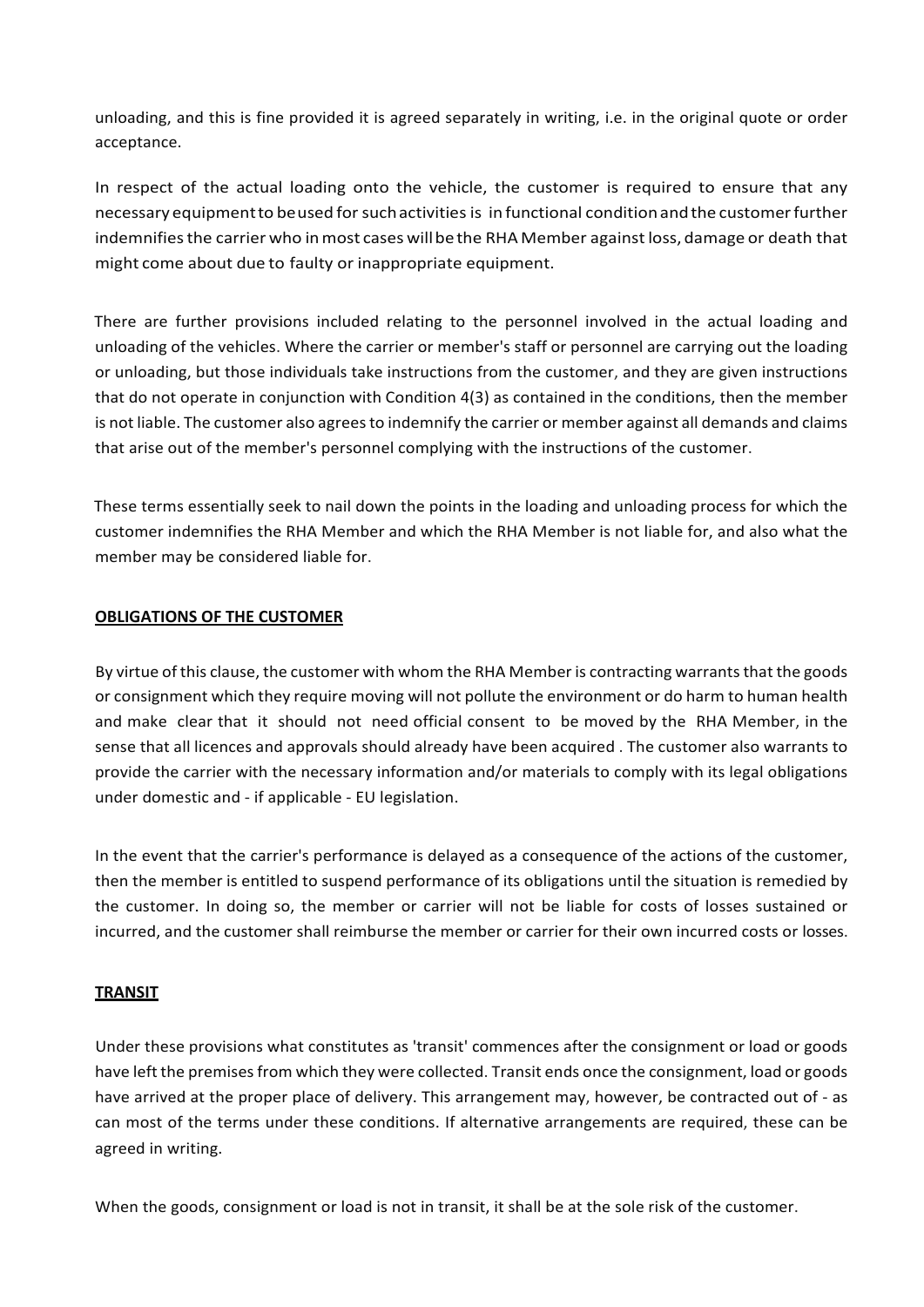#### **UNDELIVERED OR UNCLAIMED CONSIGNMENTS**

These terms give guidance where the carrier or RHA Member carrying out transport services are unable to deliver a consignment or load or where transit is at an end and the carrier is unable to deliver. In such circumstances the carrier may sell the consignment or goods and payment or tender of the proceeds after the deduction of charges incurred by the member shall discharge the carrier from liabilities. That being said, there are criteria for the member or carrier to satisfy if they wish to exercise this right:

- 1. They must do what is reasonable in order to obtain the value of the goods this essentially meansthat there must be some negotiation and discussion aiming at bringing in the market value, at least, of the consignment. The member cannot simply settle to sell the goods to discharge themselves.
- 2. The carrier or member must be aware of the name and address of the sender of the goods, load or consignment as the carrier must give that entity or individual notice as to what they intend to do. They must give the entity or individual a reasonable time in which to respond or to take away the load, goods or consignment.

# **CARRIER'S CHARGES**

Any charges which the carrier issues to the customer shall be payable by the customer without prejudice to the carrier's rights against the consignee. These charges must be paid when due and there can be no attempts from the customer to set‐off any other claim or outstanding amount that they may have accounted for against the carrier or RHA Member. This means that the customer must pay the charges and then only seek any other form of recoup for a separate matter at a latter point. It is important and made overtly clear under condition 8(3) that the carrier or RHA Member use reasonable endeavours to obtain a signed proof of delivery of the load, goods or consignment. It may be agreed otherwise with the customer; however, we would recommend acquiring a proof of delivery note for your own records regardless. That being said, there is no right of the customer to withhold payment where no proof of delivery is provided, unless a notification of non-delivery is given to the carrier or RHA Member within 48 hours after the expected delivery time.

Where a contract is cancelled at any point during its performance, the customer has agreed under these terms to pay the carrier or member all costs and expenses incurred prior to the cancellation.

# **LIMITATION OF LIABILITY**

This section pertains to more general liabilities which may arise under the contract with your customer, inclusive of but not limited to costs, taxes, fines or duties which might arise during the performance of the contract. That being said, in accordance with the tests of reasonableness and in consideration of legislation relating to the fairness of contracts, there are instances where we are not able to totally exclude or limit liability. For example, where it is deemed unfair to totally exclude liability for damage done to goods, the liability of the carrier or member is limited to the actual value of the goods, any reparation costs or a sum calculated at the rate of £1,300.00 per tonne on the gross weight of the goods lost or damaged. With respect to wholly excluded liabilities, these conditions exclude:

loss of profits;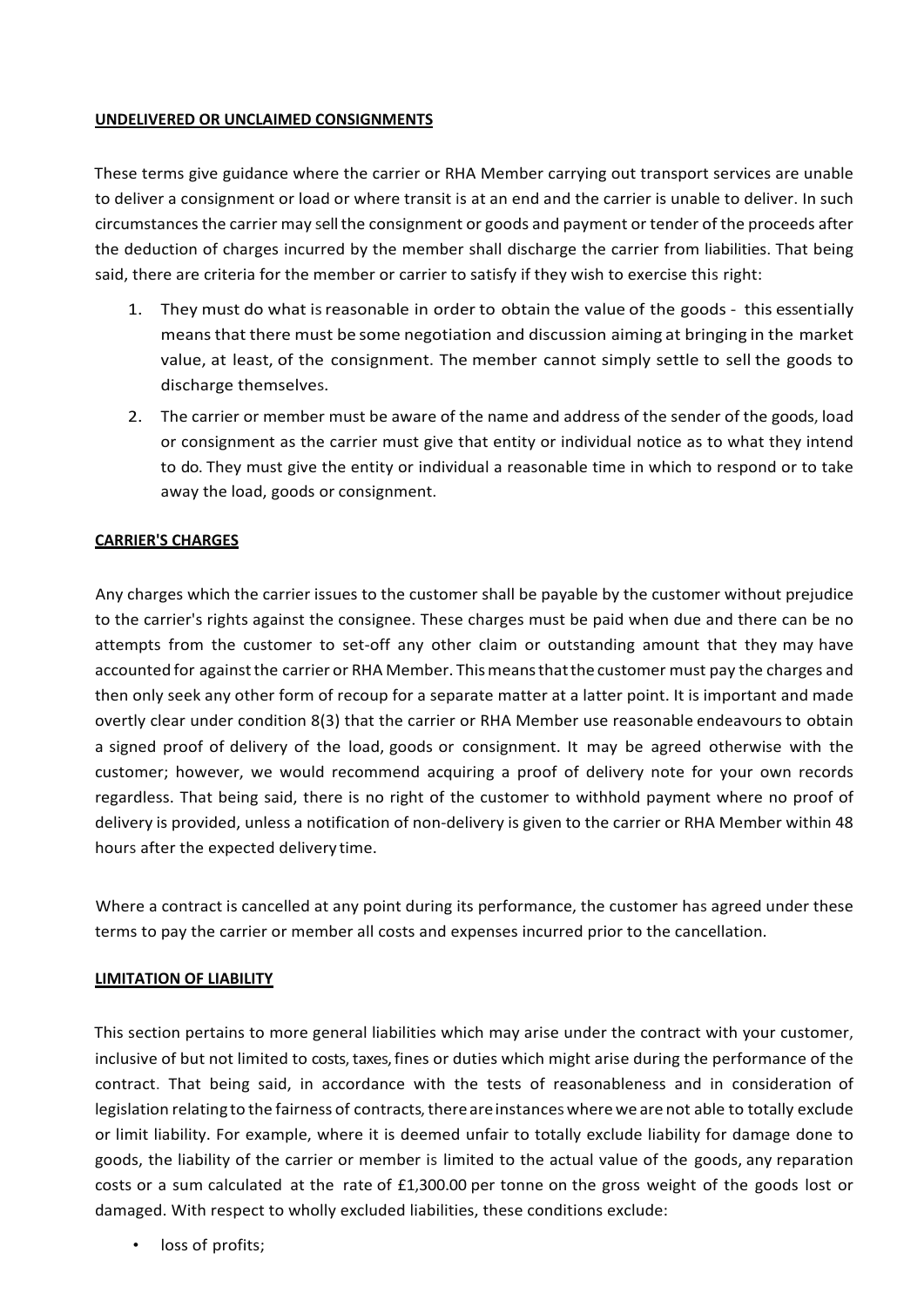- loss of sales or business;
- loss of agreements or contracts
- loss of anticipated savings;
- loss of use or corruption of software, data orinformation;
- loss of or damage to goodwill; and
- indirect or consequential loss;
- any fines imposed on the Customer by the Consignee or its customer.

# **INDEMNITY TO THE CARRIER**

Thisis essentially the method by which the customer agreesto indemnify and coverthe carrier of the goods or RHA Member, by agreeing to the contract incorporating these terms and conditions the customer agrees to grant this indemnity. The coverage is for all liabilities and costs incurred by the carrier and/or member as a result of a breach of the conditions by the customer where that breach occurs through error, omission, mis‐statement or misrepresentation. There is further coverage provided by the customer for all claims and demands in excess of the liability of the carrier or member under these conditions.

# **LIEN**

The lien is one of the most important tools under these conditions. It grants an explicit interest on behalf of the carrier and/or member in the consignment, load or goods. The lien itself is activated where the customer has overdue amounts owed to the carrier or RHA Member and/or has accrued charges. The carrier or member can take control of the goods, loads or consignment. There are two liens granted: 1) a particular lien against the consignment, load or goods, focusing on the charges outstanding in respect of that consignment, and 2) a general lien against the trader to whom the goods belong for all and any outstanding sums or unpaid invoices, not just those relating to the consignment.

If, having received notice and adequate time with which to respond, the customer still does not satisfy outstanding charges, then the carrier or member will be entitled to sell the goods, load or consignment or the relevant part of that consignment to recover the amount owed to them. Any surplus to that amount should be returned to the customer.

The reason this lien is made explicitly clear is so that there is no doubt that the carrier or member hasthe right to hold the goods and sell them on. If this is not done, then the carrier or member leaves themselves vulnerable to litigation and other complaints from their customers or owners of the goods.

Whilst this clause and the contractual right it asserts is an incredibly useful tool for the carrier, it has to be exercised with caution to ensure the exercise of thisright does not inadvertently create claims and liabilities against the carrier, particularly where the customer is not the owner of the consignment.

# **It is therefore strongly advised that where the owner of the goods and the customer are not one and the same, specific legal advice should be obtained before exercising this right.**